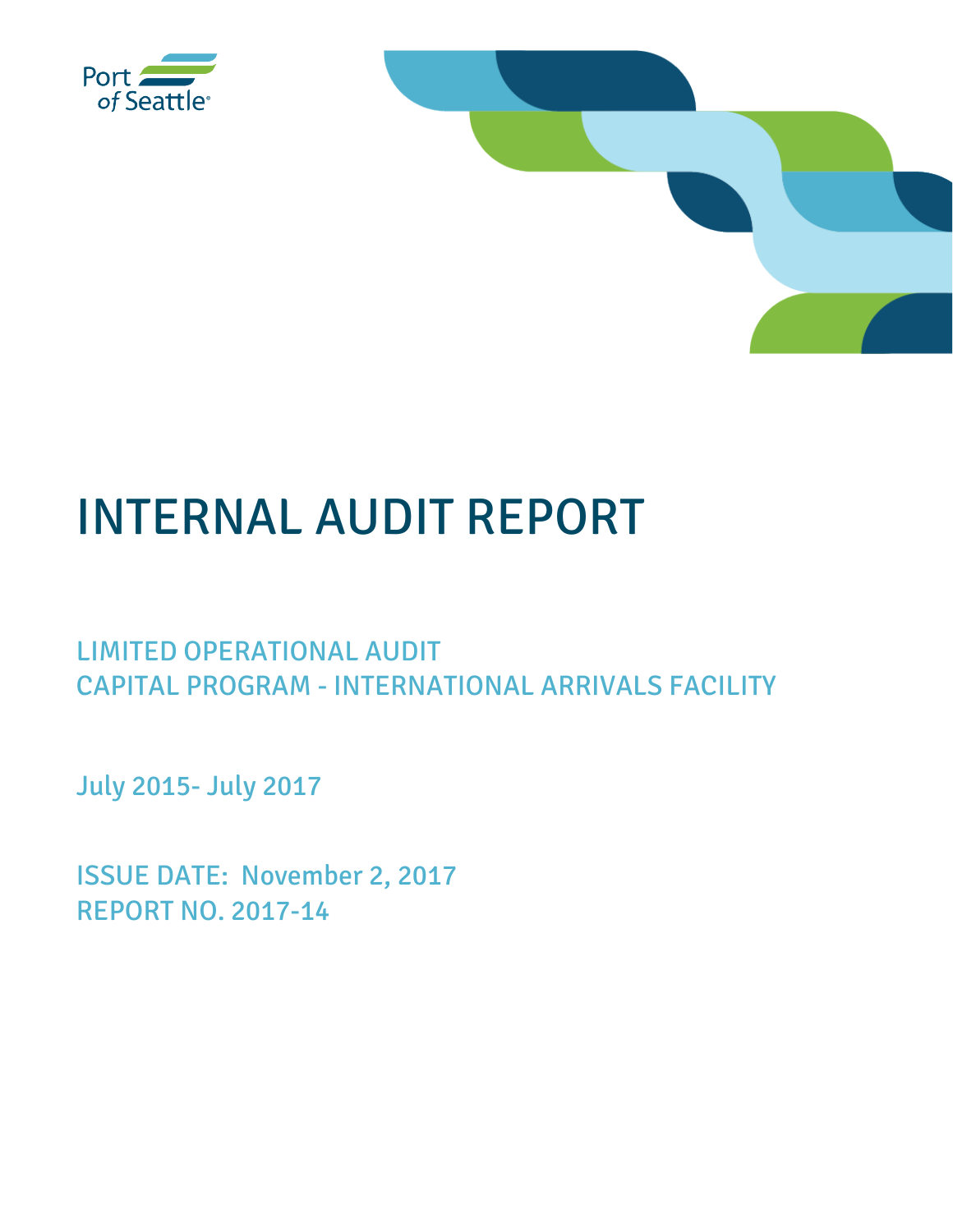

l,

## **TABLE OF CONTENTS**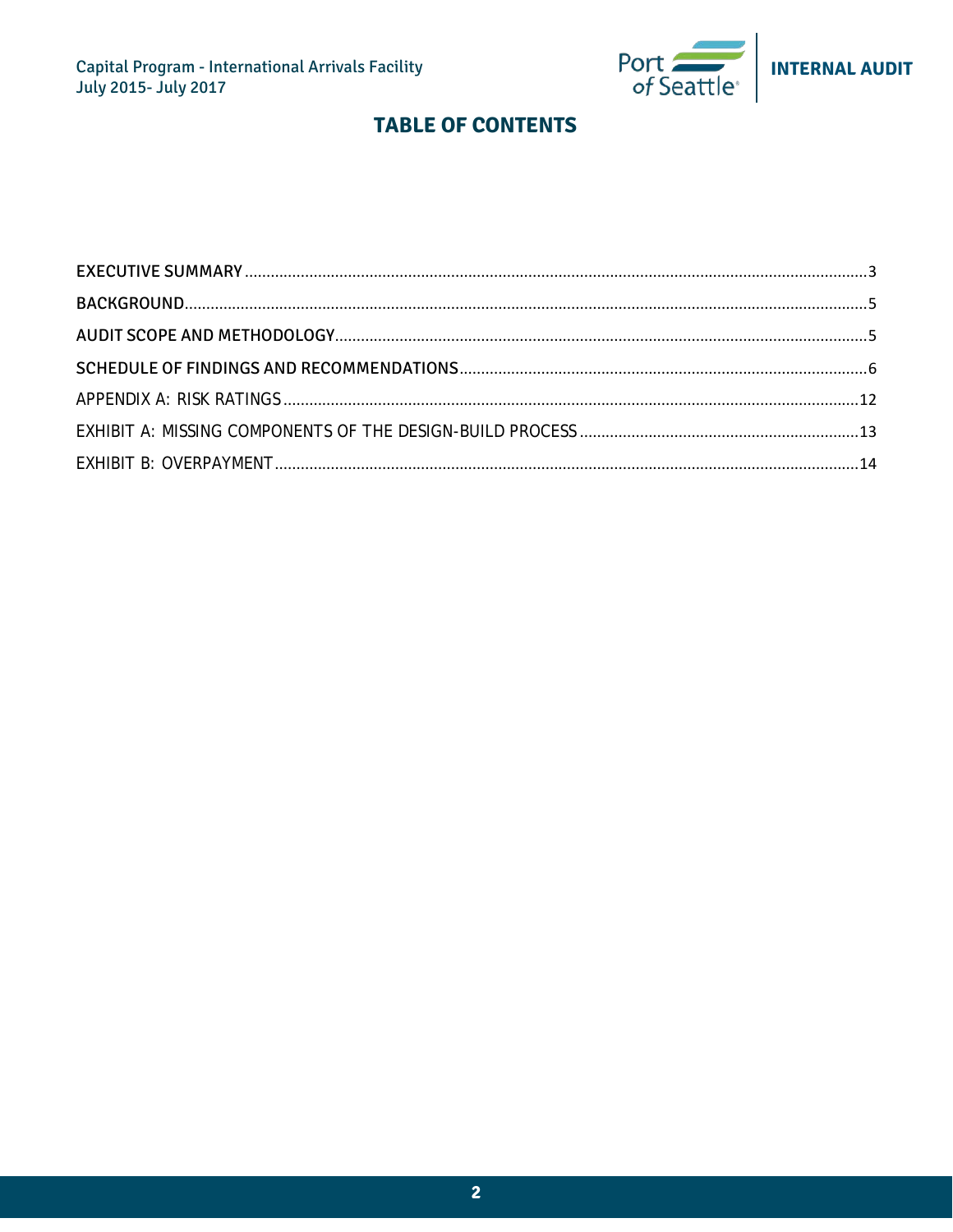

## <span id="page-2-0"></span>**EXECUTIVE SUMMARY**

Internal Audit (IA) completed an audit of the International Arrivals Facility (IAF) Capital Program for the period July 2015 – July 2017. The audit was performed to assess the design and operating effectiveness of internal controls and to assure that vendors were being paid in a timely and accurate manner.

In general, management controls were adequate to ensure compliance with Contract requirements. However, we identified two opportunities where improving controls would allow Port management and Clark Construction to enhance the accuracy and timeliness of payments to contractors and subcontractors. These are discussed in more detail, beginning on page six.

- **1) Important elements of the design-build approach were missing. These resulted in unexpected costs due to rework and resulted in delayed payments to contractors and subcontractors.**
- **2) Internal Controls need to be enhanced to validate invoice totals to payments. This resulted in an overpayment of \$89,454 to Clark in March 2017.**

We also noted one efficiency opportunity<sup>[1](#page-2-1)</sup> for the Port, which will shave off a few days, from payments that need to flow downstream to subcontractors. This is discussed in more detail on page ten.

**1) Internal processes should be modified to allow faster payment to Clark Construction, which will also allow for faster payment to subcontractors and the small businesses that they employ.**

The IAF payment process is structured, whereby subcontractors that represent small and minority owned businesses submit their invoices to their contractors, who then in turn submit their invoices to Clark Construction. When Clark submits their invoice to the Port, the Port also has to review and approve the invoice, before making payment to Clark. Each step in this process requires review and takes time. The downstream payment process takes time as well, resulting in approximately 90 days before the small businesses are paid for work completed. Although these observations and related recommendations will speed up the process, the fundamental design of the process will continue to result in a slow payment process to subcontractors and small business owners.

We extend our appreciation to Aviation Management and Staff for their assistance and cooperation during the audit.

Jone C Connables

Director, Internal Audit National Auditor Christian Senior Auditor

Spencer Bught

Glenn Fernandes, CPA Spencer Bright, CIA, CFE, CCA, CGAP

<span id="page-2-1"></span> $1$  An efficiency opportunity is where controls are functioning as intended; however, a modification would make the process more efficient.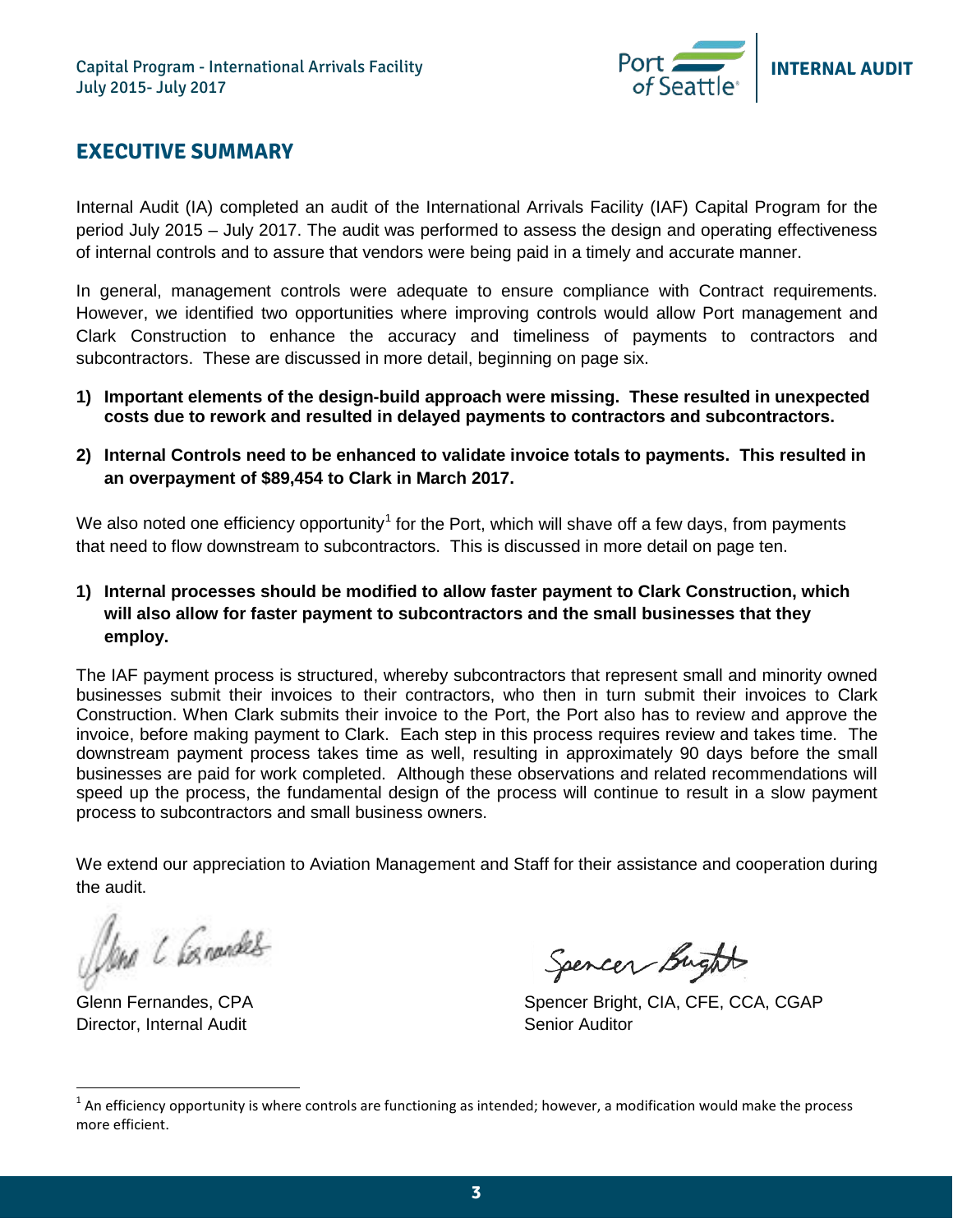

#### **RESPONSIBLE MANAGEMENT TEAM** Ralph Graves, Senior Director, Capital Development Michael Dysart, Capital Project Leader Ann Paustian, Resident Engineer Dan Thomas, Chief Financial Officer Elizabeth Morrison, Director, Corporate Finance Rudy Caluza, Director Accounting and Financial Reporting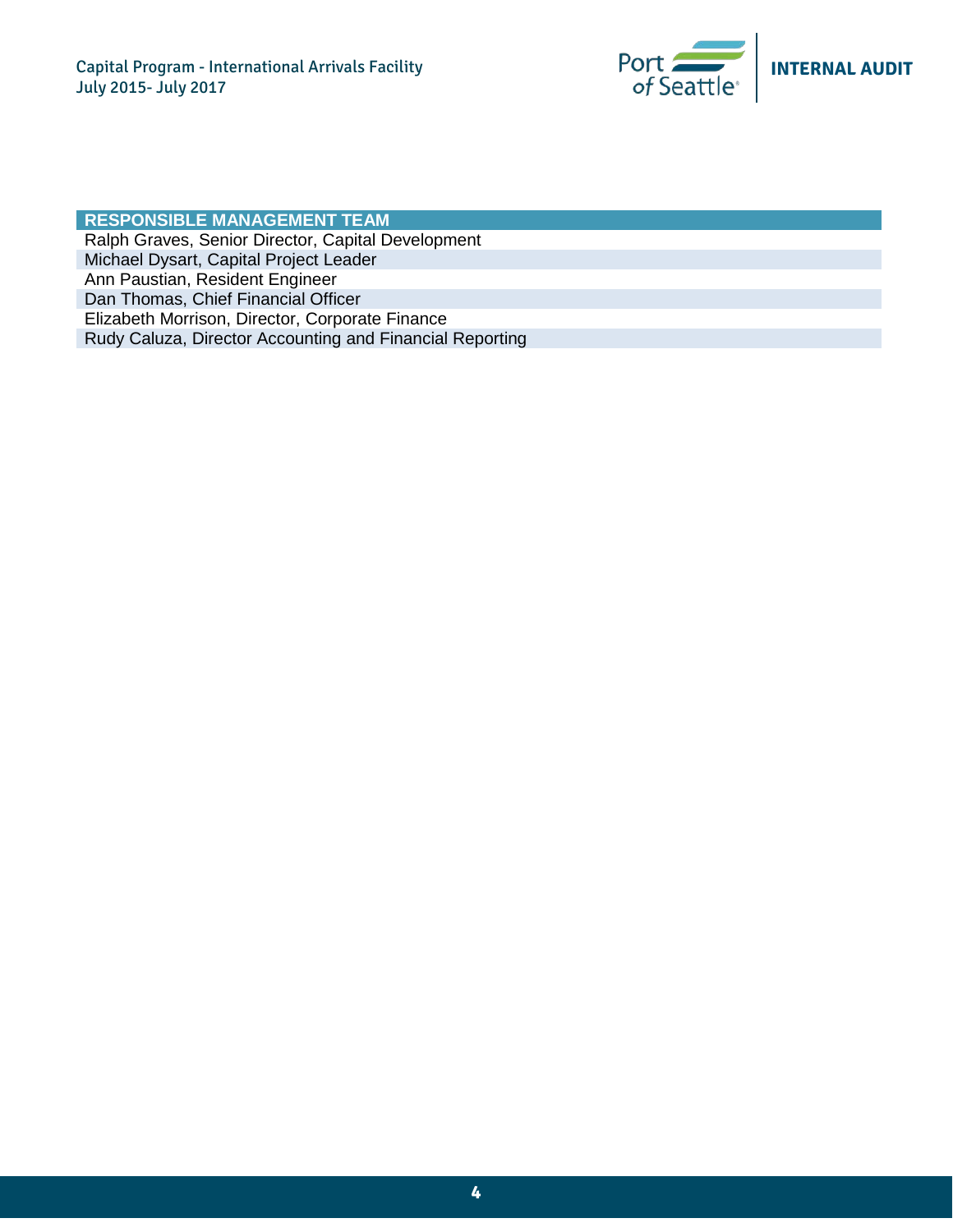

### <span id="page-4-0"></span>**BACKGROUND**

The International Arrivals Facility (IAF) at Seattle-Tacoma International Airport will be expanded to enhance the international passenger experience, advance the Puget Sound region as a leading tourism and business gateway, and serve the traveling public.

The IAF will be a multi-level, 450,000 square-foot facility located east of concourse A. It will consist of an aerial walkway, which will span 900 linear feet at a clear height of 85 feet over the existing taxi lane, connecting arriving international passengers from the south satellite, across the top of Concourse A, to the new IAF. With the creation of a secure international corridor on Concourse A, more gates will be available for arriving international flights with a direct connection to the IAF.

Revenue bonds, passenger facility charges, and airport revenue will fund the project which is scheduled for completion by December 31, 2020.

#### **AUDIT SCOPE AND METHODOLOGY**

We conducted this performance audit in accordance with Generally Accepted Government Auditing Standards and the International Standards for the Professional Practice of Internal Auditing. Those standards require that we plan and perform the audit to obtain sufficient, appropriate evidence to provide a reasonable basis for our findings and conclusions based on our audit objectives. We believe that the evidence obtained provides a reasonable basis for our findings and conclusions based on our audit objectives.

The period audited was July 20, 2015 – July 31, 2017. To obtain an understanding of the program, we performed the following procedures:

- 1) Determined whether payments complied with contractual requirements:
	- Selected five pay applications and verified Port management reviewed the preliminary payment requests prior to payment.
	- Verified that pay applications were approved, accurately calculated, allowable, and supported with sufficient documentation.
	- Evaluated the payment process and its impact on the timeliness of payments to Clark and subcontractors.
- 2) Determined whether the use of contingency and allowance funds complied with the Revised Code of Washington.
- 3) Reviewed the 2015 Washington State Auditor's Legal Compliance Audit and verified that prevailing wage requirements were achieved.
- 4) Performed online research and provided Port management with ideas to improve the design-build approach.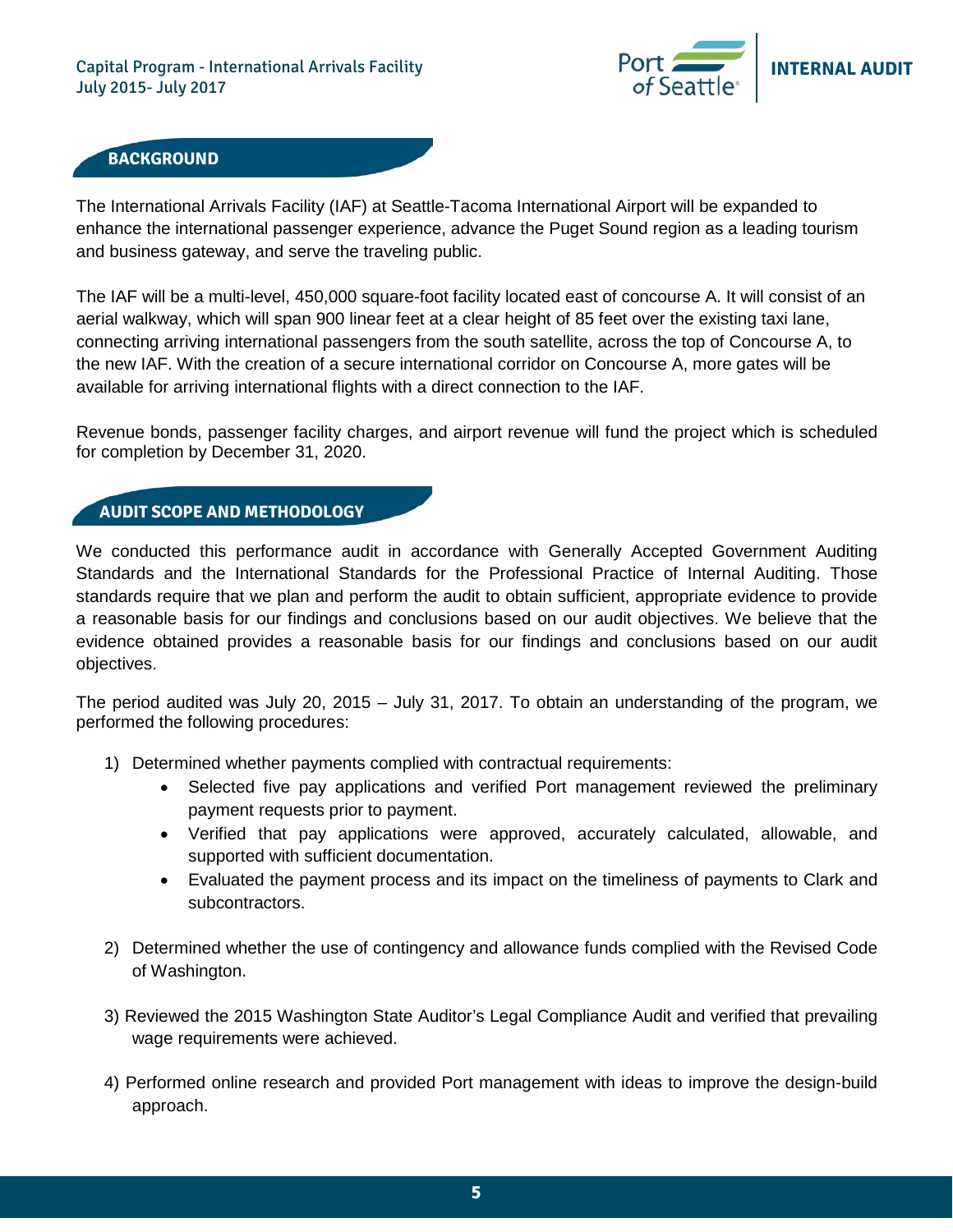

## <span id="page-5-0"></span>**SCHEDULE OF FINDINGS AND RECOMMENDATIONS**

#### **1) RATING: HIGH**

#### **FUNDAMENTAL COMPONENTS OF THE DESIGN-BUILD PROCESS WERE MISSING**

The design-build approach provides the Port a single point of responsibility to carry out all work on the project. Clark Construction, as the design-builder, is contractually responsible to manage the project. To be successful, the approach brings all members of the project team together early in the process to identify and address issues of cost, schedule, and constructability. When executed correctly, this approach reduces risk and overall costs.

The Port plays an important role by communicating the vision and objectives of the final project to the design-builder. Clark as the design-builder manages the project so that Port expectations and specifications are met.

Management of the project includes working closely with the design firm(s) to ensure Port requirements are incorporated. It also includes verifying that designs are accurate and substantially complete, prior to construction, so that once construction begins, expectations and deliverables are clearly understood. Finally, Clark Construction is expected to monitor and correct, if necessary, various phases of construction. If performed effectively, the project meets specifications, is delivered on time, and within budget.

Our audit identified instances that indicate important elements of the design-build approach were missing. Those instances included:

- Designs were incomplete prior to construction creating inefficiencies and increasing the likelihood of unexpected costs due to re-work.
- Clark Construction did not consistently provide the Port monthly status of potential uses of contingency as required by the Contract.
- Clark submitted payment requests that were incomplete and did not meet Port requirements resulting in delayed payments to subcontractors.
- Clark authorized work with its subcontractors prior to signing formal change orders.

#### SEE EXHIBIT A FOR ADDITIONAL INFORMATION

#### **Recommendations:**

Port:

- Although several mini Gross Maximum Price contracts (GMP) were established, the Port needs to establish and finalize one main GMP with Clark Construction, which will minimize potential cost overruns.
- Enhance monitoring and communication with Clark Construction.

#### Clark Construction:

- Design documents should be completed to an acceptable level, for contractors and subcontractors to provide accurate quotes.
- Change orders and/or agreed upon prices should be signed prior to commencement of work.
- Communication and training, to contractors and subcontractors, should be strengthened.
- Monthly status of potential uses of contingency funds should be submitted to the Port.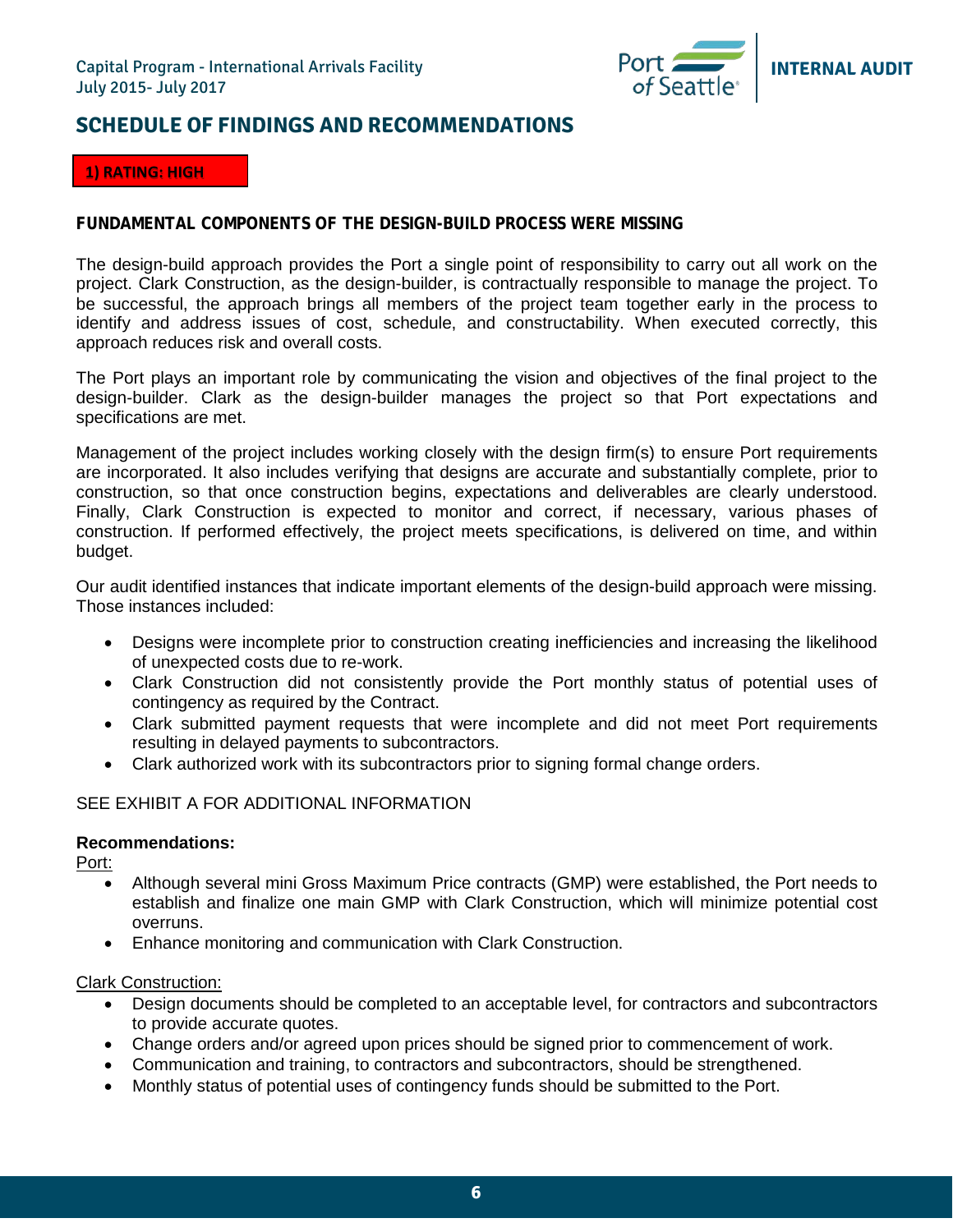

#### **Management Response/Action Plan:**

#### **Port of Seattle**

Management agrees with recommendation number 1, that establishing a single Guaranteed Maximum Price (GMP) for the Contract, would give the Design Builder flexibility to manage and mitigate risk associated with the design build process. However, Clark has yet to produce a GMP that the Port is willing to accept and until that happens Port Management will continue to exercise the contract provision that permits it to issue mini-GMPs to undertake limited scopes of work. The project team is actively reviewing and validating Clark Construction's latest GMP proposal. The GMP must be evaluated and meet contractually required criteria and backup prior to acceptance. *Anticipated Completion: March 31, 2018*

Management agrees that there are opportunities to strengthen oversight of the Design-Builder. Clark Constructions has already made improvements to their management of subcontractors through better controls management, and training of the subcontractors on the proper way to submit change requests. Port staff is implementing the following best practices to better monitor Clark Construction management of subcontractors:

- 1.) A more rigorous review of Change Orders Clark issues to its subcontractors. *Implemented*
- 2.) Segregating new scope from design evolution changes in order to identify the appropriate contract mechanism for payment. *Implemented*
- 3.) Timely processing of Change Orders or Authorization between Clark and the Port. *Implemented*

Management further recommends review and appropriate adjustment of the contract terms relating to subcontractor responsibilities in future design build procurements. *Implemented*

#### **Clark Construction**

Design was complete for enabling work prior to commencement of construction activities as evidenced by permitted documents. Subsequent changes were made to the design as directed by the POS, and incorporated by Clark Construction. Clark directed subcontractors to proceed with changes. A unilateral CO was issued by the POS for the work, with a reconciliation change order required for the remainder. Based on the nature of the changes and necessity for timely performance of the work, a vehicle allowing confirmation of the final scope and price was not possible without impacting the overall schedule.

Clark agrees that whenever possible, EWAs, WA, etc. should be executed prior to the commencement of the work. This practice will be followed wherever possible and practical for the nature of the design-build work.

Clark / POS review the log of outstanding exposures to Allowances and Contingencies weekly at the scheduled CO meeting, and monthly in the Project Update Report. Clark will work with the POS to review additional delivery methods of the outstanding exposures to ensure the information being presented is accurate and timely. *Implemented*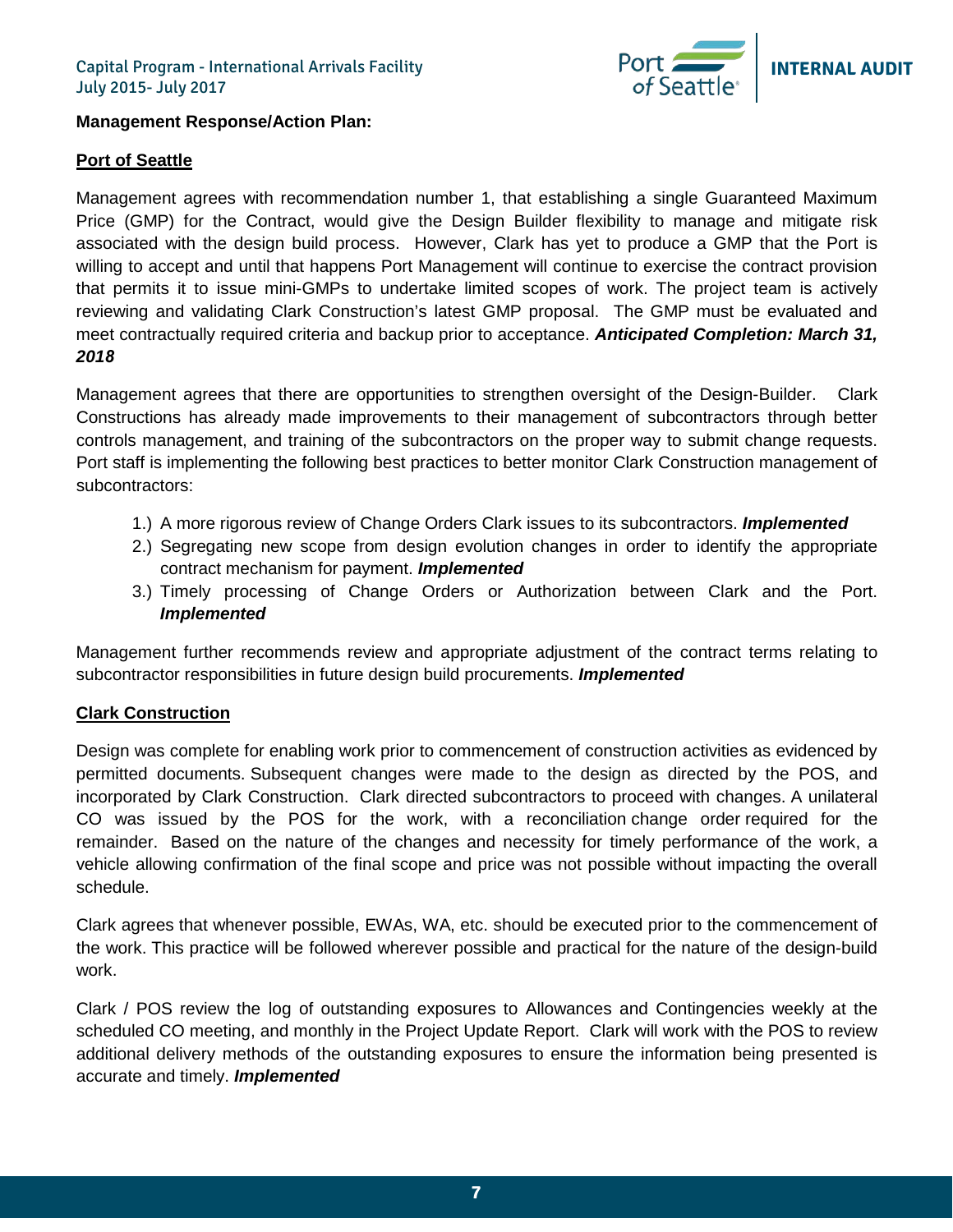#### Capital Program - International Arrivals Facility July 2015- July 2017



## **INTERNAL AUDIT**

Additionally, in an effort to enhance the Subcontractor proposal turnaround time, Clark held Subcontractor training to specifically address timeliness and accuracy of Subcontractor proposals (both for work performed and prior to the commencement of the work). The complete proposal forms and process were reviewed with time available for Q&A with each subcontractor. Additional training is scheduled for 10/19 with all on-board subcontractors to review the Labor Rates work sheets to ensure timely approval of wage and equipment rates. *Implemented*

Clark and the POS are working together as a team to improve the review and turn-over times associated with subcontractor proposals and billings to ensure timely payment of Subcontractors. In accordance with the contract, the Clark / POS team share responsibility in ensuring timely processing of quality proposal submissions from Subcontractors. Collaboratively, Clark and the POS are working on a "5 Day Commitment" to ensure timely release of NTPs, WAs, etc. Additionally, the team is working to improve the Force Account notice to ensure immediate action can be taken for occurrences in the field. *Implemented*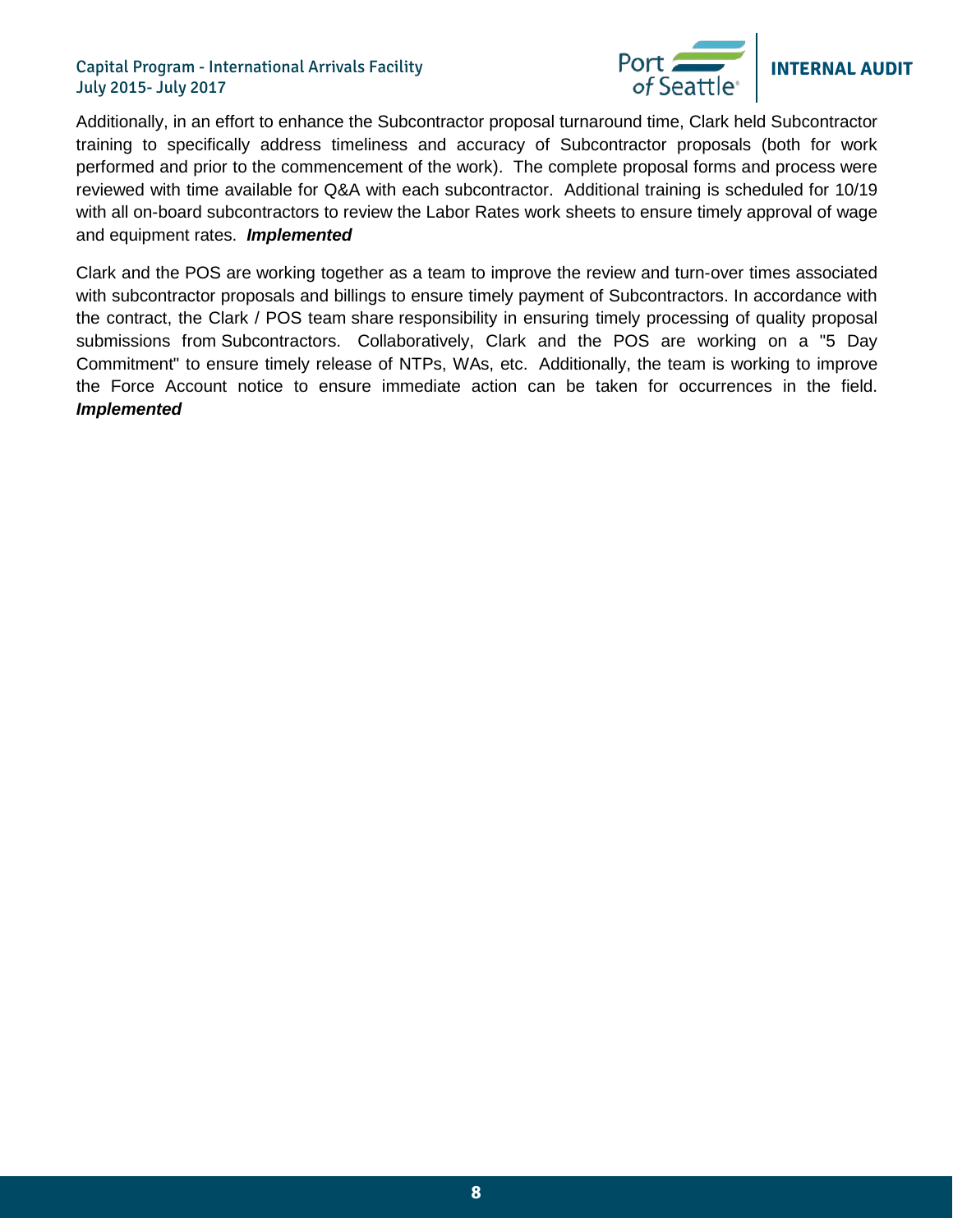

#### **2) RATING: MEDIUM**

**INTERNAL CONTROLS NEED TO BE ENHANCED TO VALIDATE INVOICE TOTALS TO PAYMENTS.**

Port Management self-identified an \$89,454 overpayment to Clark in March 2017. In August 2017, Port Management identified and corrected the error by reducing the September payment.

The error occurred because the payment request was incorrectly entered into the Contract Data System (CDS).

Although the invoice was reviewed and approved, a review to verify the final Contractor Payment Request (CPR) voucher amounts matched the amounts on the signed CDS pay application did not occur.

SEE EXHIBIT B FOR ADDITIONAL INFORMATION

#### **Recommendations:**

We recommend management:

- Reinforce the existing review process to ensure final CPR voucher amounts match the amounts on signed CDS pay applications prior to payment.
- Provide CDS users written processes/instructions for system use, including guidelines to properly make coding corrections and adjustments.

#### **Management Response and Action Plan:**

Management is taking steps to reinforce with the Contract Administrators the importance of checking to ensure the final CPR voucher amounts matches the amounts on signed CDS pay applications prior to payment. The requirement for review is in CPO's standards manual. With this review the overpayment in pay application 21 would have been identified and addressed at that time.

As a result of the overpayment, CPO learned that the new CDS system allowed individuals outside of the CDS Administrator and CPO Management team to make corrections after a final contract pay request has been issued. This capability has been corrected and now only the CDS Administrator and CPO management team can make those changes. Within CDS, any corrections made after a final contract pay request must be discuss with Sr. Manager and CDS Administrator to agree on how to correct error in CDS and associated documentation.

Management is working with CDS Administrator and CDS system developers to better understand the issue related to pay application 28 and will be addressing that system issue.

To maintain system integrity and appropriate system controls we limit who has access to make corrections or adjustments to final pay applications. Currently only the CDS System Administrator and CPO management can address those changes. CDS Administrator and developers are responsible for investigating system matters and making corrections. *Implemented*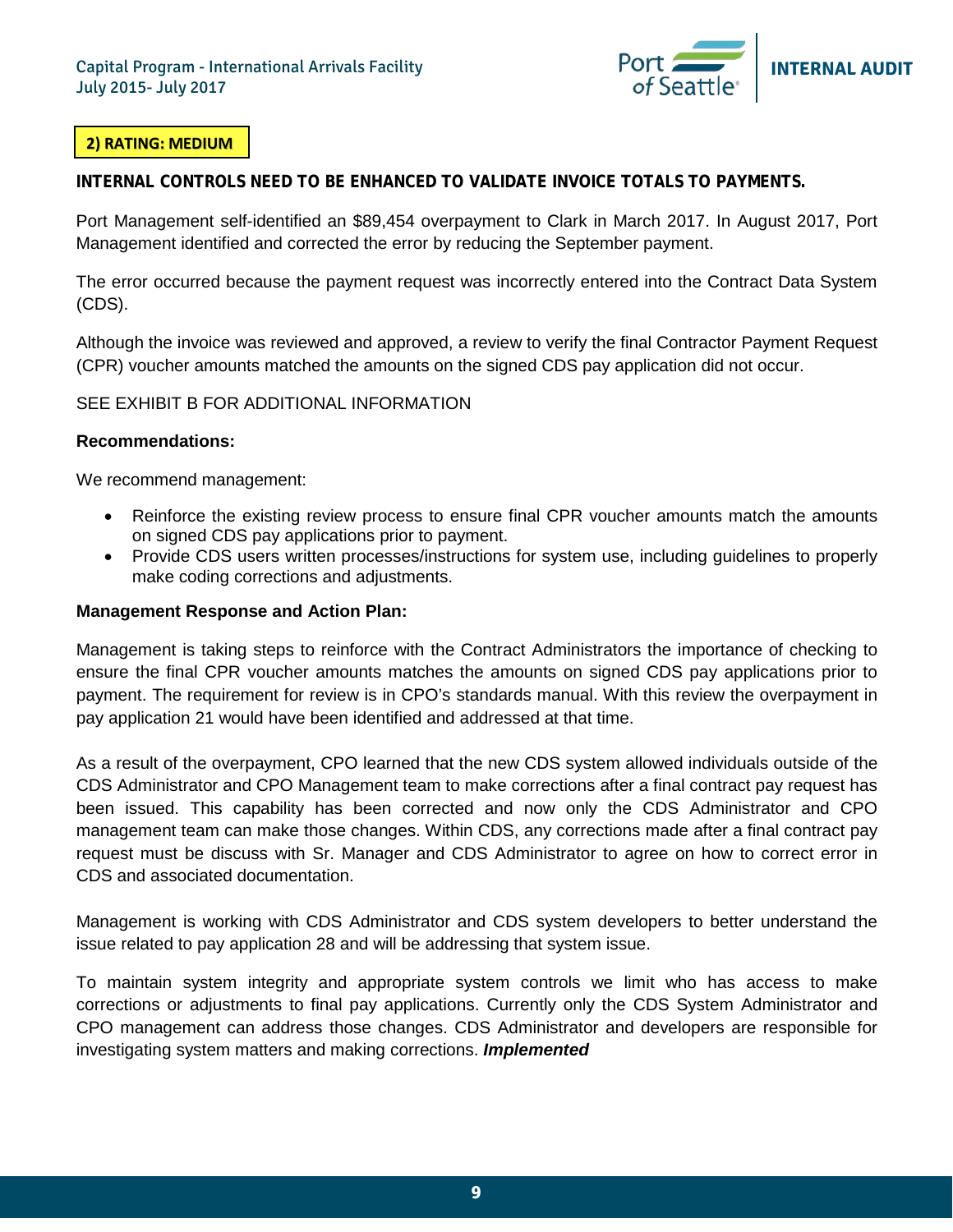

#### **1) EFFICIENCY OPPORTUNITY**

#### **PROCESSES NEED TO BE ADJUSTED TO EXPEDITE PAYMENTS TO CONTRACTORS.**

Best management practice dictate that an organization should pay its vendors as close as possible to the last possible day permitted in a contract, without incurring a late payment penalty. This assures that the organization benefits from the time value of money.

The IAF contract requires payment to Clark Construction 30 days after the Port's approval of pay applications. Once payment is received, Clark Construction has 10 days to pay their contractors, who in turn, have another 10 days to pay their subcontractors. Clark and their subcontractors have not been meeting the 10 day turnaround time for payments. Some of the reasons for this and related recommendations are highlighted and addressed in issue #1.

The payment process for subcontractors includes submitting payment requests to Clark Construction for review. Clark Construction then provides the request to the Port for final review. Although necessary, this multi-layer approach is not efficient and results in delayed payments to subcontractors.

The Commission has heard complaints from small businesses that have done work and not been paid in a timely manner, thereby putting undue stress on small businesses that need these funds to meet their internal payroll.

Construction payments are typically large amounts and accordingly, meet the requirements to be paid according to the Port's Policy: "Protocol for Large Payments". The policy states that the Treasury department needs to liquidate short term investments to fund large payments. This liquidation process adds several additional days to the payment process.

#### **Recommendation:**

Although the Port has made payments to Clark Construction within 30 days after approval of invoices, and in full compliance with contract terms and internal policy, this complex contractual situation necessitates shaving off time wherever possible to increase the timeliness of payments to small businesses.

• For this situation and for future situations of a similar manner, where a multilayer approach is adopted, we recommend that Treasury work with the requester, to assure they have adequate advance notice, so as to not be constrained by the "Protocol for Large Payments".

#### **Management Response and Action Plan:**

Management acknowledges the Commission's desire to ensure that small businesses serving as subcontractors are paid on a timely basis, and is continuing to work on expediting the Port's payment process to meet this goal.

The Protocol for Large Payments was originally established to provide Treasury with advance notice for large payment requests in order to minimize the need to liquidate investment securities prior to maturity. The Protocol's notice period, which ranges from 4 to 16 days depending on the size of the payment, begins when all paperwork has been completed and submitted to Accounts Payable. The advance notification requirement has, in fact, prevented the need to liquidate any investment securities over the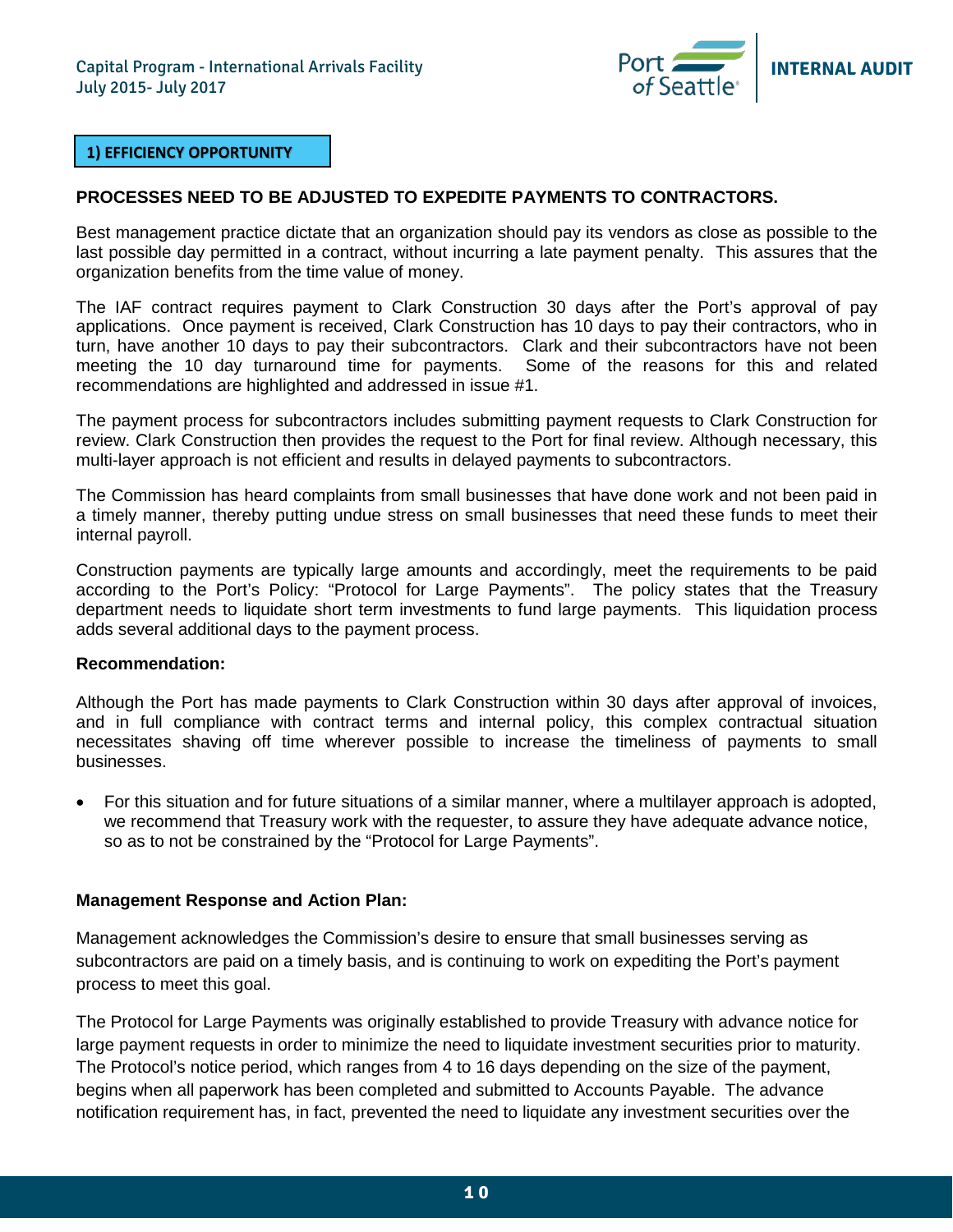#### Capital Program - International Arrivals Facility July 2015- July 2017



past several years. Treasury, however, has also recently begun working more closely with Capital Development staff to obtain early indications of upcoming large payments by email prior to receipt of the approved invoice in Account Payable in order to condense the payment time frame while ensuring that funds are available to execute the payments.

As noted above, all payments to Clark Construction have been made within the 30 day contractual requirement, and in practice the majority of payments to Clark since 2015 have been made within 1 to 6 days of Accounts Payable receiving an approved payment request.

Staff will formally update the Protocol for Large Payments to align with the more flexible practice of early email notification prior to receipt of a final approved invoice and will also continue to work with Capital Development staff to ensure a timely and efficient contractor payment process.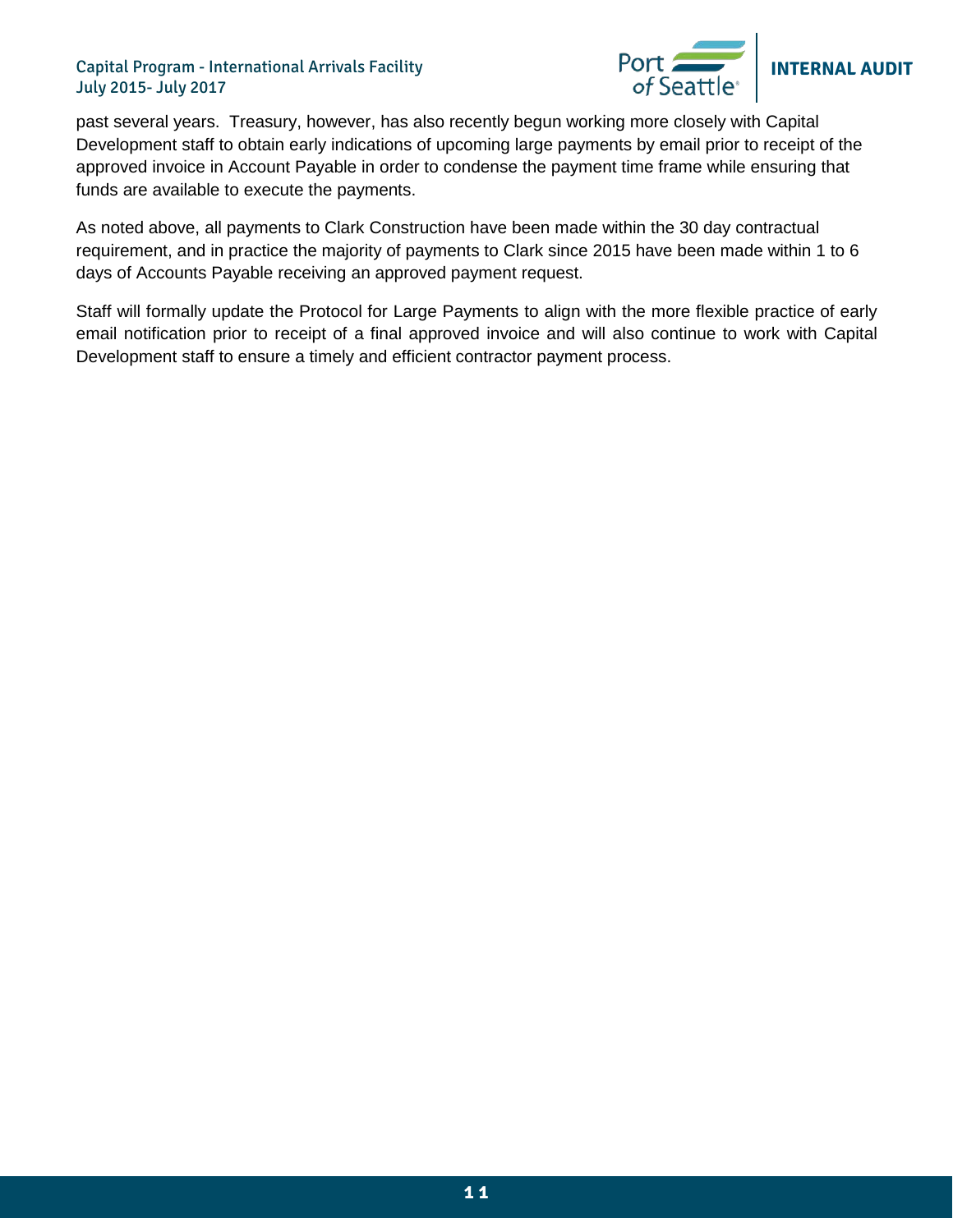

## <span id="page-11-0"></span>**APPENDIX A: RISK RATINGS**

Findings identified during the course of the audit are assigned a risk rating, as outlined in the table below. The risk rating is based on the financial and/or operational impact the issue identified has on maintenance of an effective internal control environment and management of identified business risks.

| <b>Rating</b> | <b>Financial</b>                         | <b>Internal Controls</b>                                                                                                                            | <b>Compliance</b>                                                   | <b>Public</b>                                                                            | <b>Port Commission/</b><br><b>Management</b>                             |
|---------------|------------------------------------------|-----------------------------------------------------------------------------------------------------------------------------------------------------|---------------------------------------------------------------------|------------------------------------------------------------------------------------------|--------------------------------------------------------------------------|
| <b>HIGH</b>   | Large financial<br>impact and risk       | Missing, or inadequate<br>internal controls                                                                                                         | <b>Material violation</b><br>of laws,<br>regulations or<br>policies | High probability for<br>external audit<br>issues and/or<br>negative public<br>perception | Important<br>Requires immediate<br>attention                             |
| <b>MEDIUM</b> | Moderate<br>financial impact<br>and risk | Partial controls<br>Not adequate to identify<br>noncompliance or<br>misappropriation timely                                                         | Inconsistent<br>compliance                                          | Potential for<br>external audit<br>issues and/or<br>negative public<br>perception        | Relatively important<br>May or may not<br>require immediate<br>attention |
| LOW           | Low financial<br>impact                  | Internal controls in place<br>but not consistently<br>efficient or effective<br>Implementing/enhancing<br>controls could prevent<br>future problems | Generally<br>complies with<br>rules and<br>regulations              | Low probability for<br>external audit<br>issues and/or<br>negative public<br>perception  | Lower significance<br>May not require<br>immediate attention             |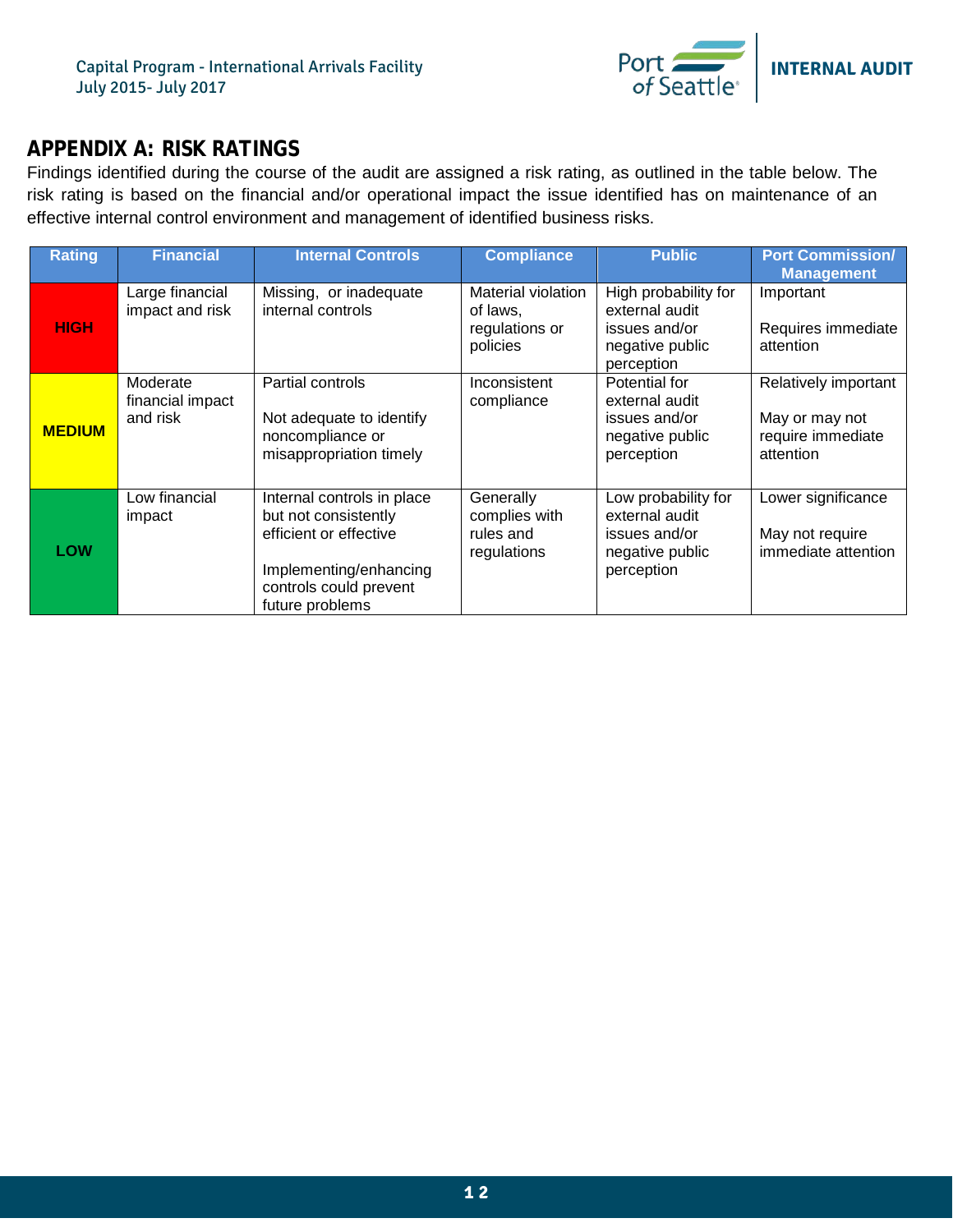

## <span id="page-12-0"></span>**EXHIBIT A: MISSING COMPONENTS OF THE DESIGN-BUILD PROCESS**

In May 2017, Macro-Z-Technology (MZT) notified the Port Commissioners it submitted payment applications to Clark Construction (Design-Builder) for additional work performed from February 2017, through April 2017, in excess of \$6.8 million. As of the date of the letter, there was an unpaid balance of approximately \$6 million.

In August 2017, a sub-contractor of MZT, Sundancer Electric, Inc. (Sundancer) notified the Port Commissioners it had not received payment for work completed through June 2017. This resulted in an unpaid balance of \$925,000.

Subcontract Agreement No. 41554 (Article G-08(D)) states, in part; "the Design-Builder is required to make payment to all subcontractors and suppliers for all work included within the Progress Payment within ten (10) days from the receipt of the Progress Payment. Furthermore, the Design-Builder shall require all subcontracts issued under this contract to all subcontractors and supplier at all tiers to also make all due payments within ten (10) days of their receipt of payment."